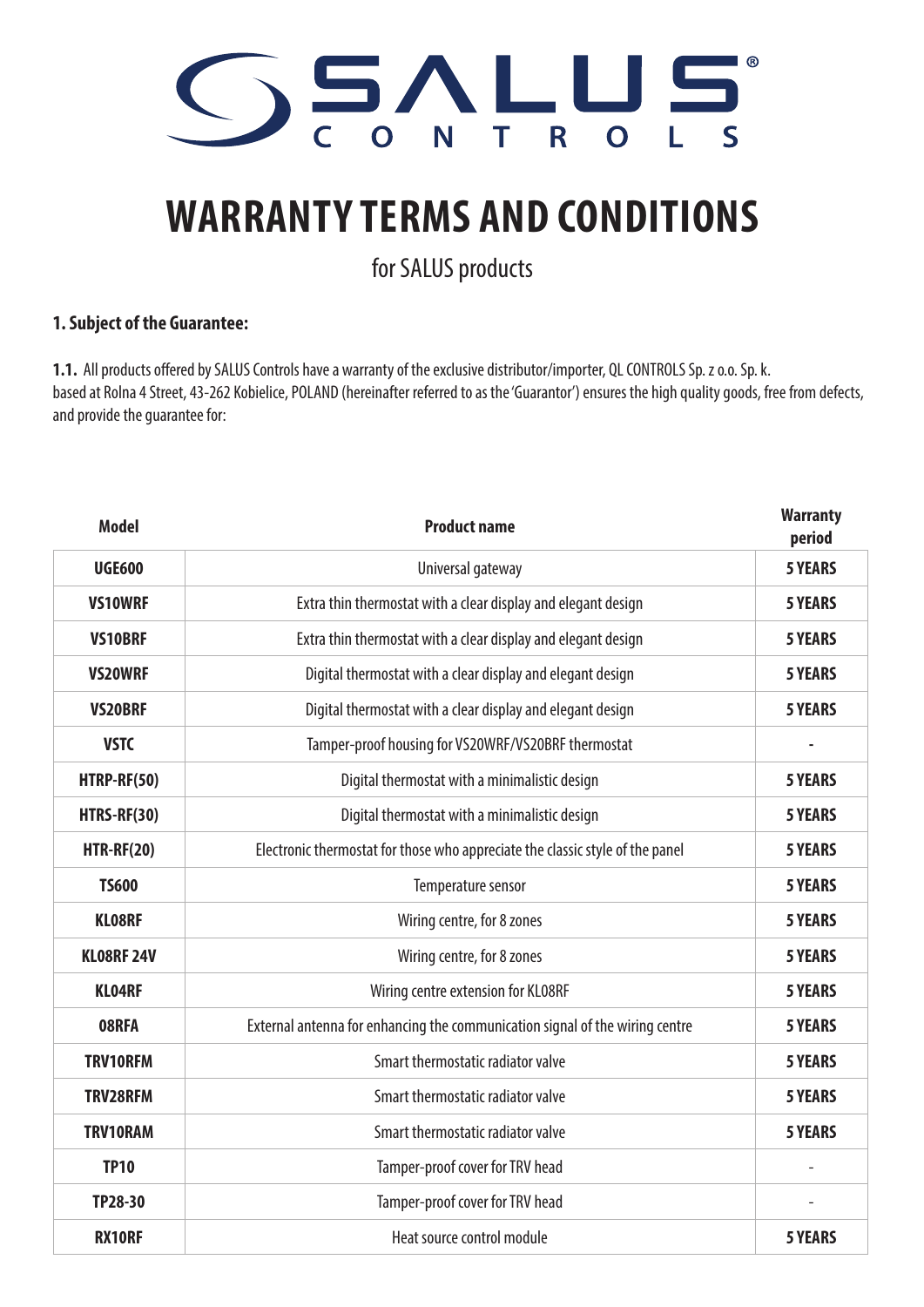| <b>SPE600</b>      | <b>Smart Plug</b>                                                                     | <b>5 YEARS</b> |
|--------------------|---------------------------------------------------------------------------------------|----------------|
| <b>SR600</b>       | <b>Smart Relay</b>                                                                    | <b>5 YEARS</b> |
| <b>SW600</b>       | Window/door sensors (slim)                                                            | <b>5 YEARS</b> |
| <b>05600</b>       | Opening sensor in standard                                                            | <b>5 YEARS</b> |
| <b>CSB600</b>      | Single button-activator for OneTouch rules                                            | <b>5 YEARS</b> |
| <b>SB600</b>       | Double button-activator for OneTouch rules                                            | <b>5 YEARS</b> |
| <b>PS600</b>       | Wireless temperature sensor                                                           | <b>5 YEARS</b> |
| <b>WLS600</b>      | Bezvadu temperatūras sensors                                                          | <b>5 YEARS</b> |
| <b>SD600</b>       | Smoke detector                                                                        | <b>5 YEARS</b> |
| <b>RS600</b>       | <b>Roller shutter</b>                                                                 | <b>5 YEARS</b> |
| <b>RE600</b>       | ZigBee network repeater                                                               | <b>5 YEARS</b> |
| <b>RE10RF</b>      | ZigBee network repeater                                                               | <b>5 YEARS</b> |
| <b>CO10RF</b>      | ZigBee network coordinator                                                            | <b>5 YEARS</b> |
| <b>SRS600</b>      | An elegant housing for mounting SR600 on the wall or ceiling                          | <b>5 YEARS</b> |
| <b>SQ610</b>       | Quantum thermostat 230V                                                               | <b>5 YEARS</b> |
| <b>SQ610RF</b>     | <b>Quantum thermostat</b>                                                             | <b>5 YEARS</b> |
| <b>FC600</b>       | <b>Fan Coil thermostat</b>                                                            | <b>5 YEARS</b> |
| FC600-M 0-10V      | The module is designed for fans with an EC motor                                      | <b>2 YEARS</b> |
| <b>VS30W</b>       | Extra thin thermostat with a clear display and elegant design                         | 2 YEARS        |
| <b>VS30B</b>       | Extra thin thermostat with a clear display and elegant design                         | <b>5 YEARS</b> |
| <b>VS35W</b>       | Extra thin thermostat with a clear display and elegant design                         | <b>5 YEARS</b> |
| <b>VS35B</b>       | Extra thin thermostat with a clear display and elegant design                         | <b>5 YEARS</b> |
| <b>KLO8NSB</b>     | Wiring centre, for 8 zones                                                            | <b>5 YEARS</b> |
| KLO8NSB24V         | Wired control centre, for 8 zones                                                     | <b>5 YEARS</b> |
| <b>KLO4NSB</b>     | Wiring centre extension for KL08NSB                                                   | <b>5 YEARS</b> |
| HTRP230(50)        | Digital thermostat with a minimalist design                                           | <b>5 YEARS</b> |
| <b>HTRP24(50)</b>  | Digital thermostat with a minimalist design                                           | <b>5 YEARS</b> |
| HTRS230(30)        | Digital thermostat with a minimalist design                                           | <b>5 YEARS</b> |
| HTR230(20)         | Electronic thermostat in a classic design                                             | <b>5 YEARS</b> |
| <b>HTR24(20)</b>   | Electronic thermostat in a classic design                                             | <b>5 YEARS</b> |
| <b>BTRP230(50)</b> | Digital thermostat dedicated for mounting in a 55x55 cm frame                         | <b>5 YEARS</b> |
| BTR230(20)         | Electronic thermostat in a classic design, dedicated for mounting in a 55x55 cm frame | <b>5 YEARS</b> |
| <b>ERT20230V</b>   | <b>Electronic thermostat</b>                                                          | 2 YEARS        |
| <b>ERT2024V</b>    | <b>Electronic thermostat</b>                                                          | 2 YEARS        |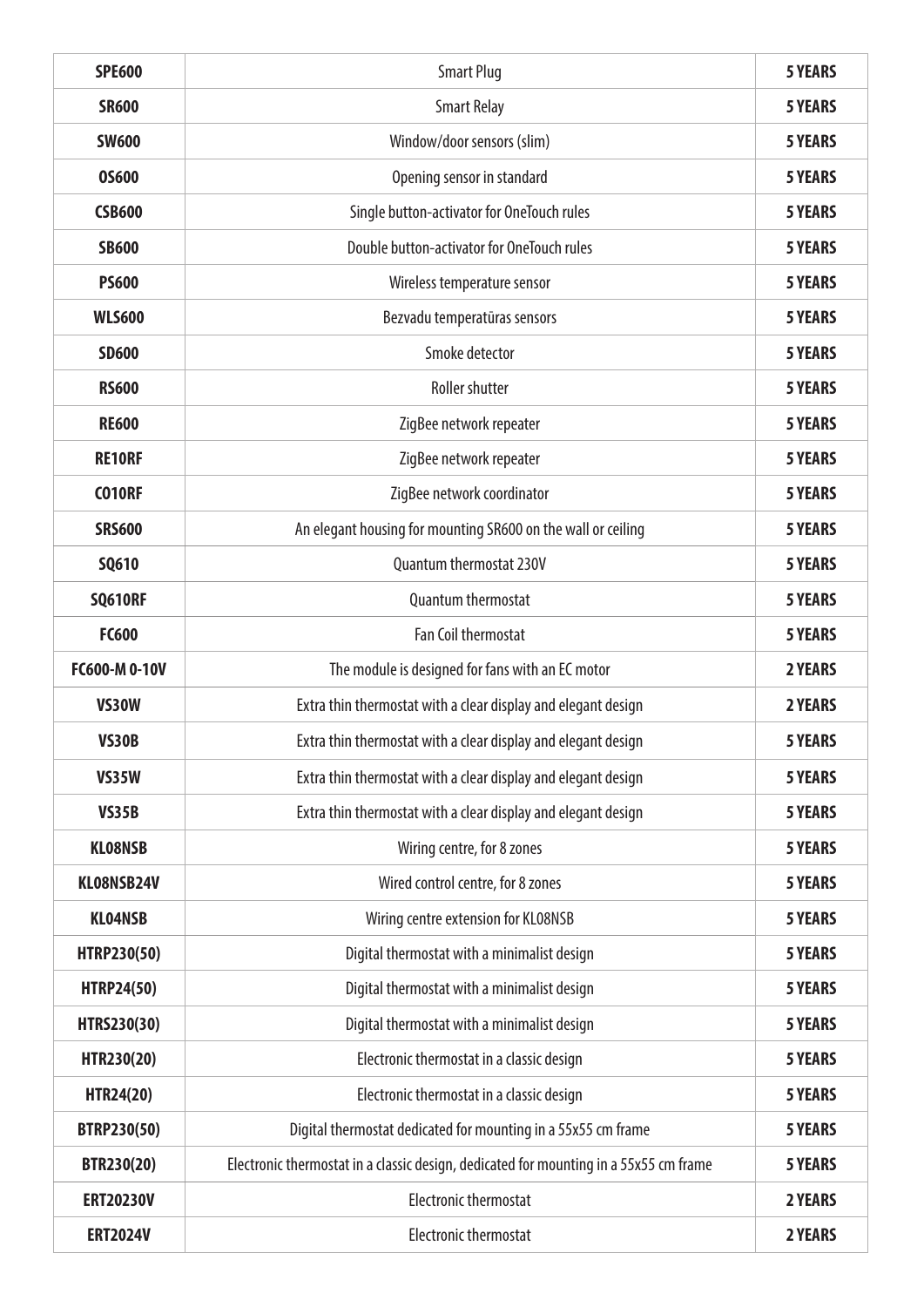| <b>RT10230V</b>   | <b>Electronic thermostat</b>                                                      | 2 YEARS        |
|-------------------|-----------------------------------------------------------------------------------|----------------|
| <b>RT1024V</b>    | <b>Electronic thermostat</b>                                                      | 2 YEARS        |
| <b>KL06-M</b>     | Wiring centre, for 6 zones                                                        | 2 YEARS        |
| <b>KL0624V</b>    | Wiring centre, for 6 zones                                                        | 2 YEARS        |
| $KLO6 + PL06$     | Wiring centre, for 6 zones with PL06 module                                       | 2 YEARS        |
| <b>PL07</b>       | Boiler and pump control module for KL06 wiring centre                             | 2 YEARS        |
| <b>PL06</b>       | Boiler or pump control module for KL06 wiring centre                              | 2 YEARS        |
| <b>THB23030</b>   | Autobalancing actuator                                                            | <b>5 YEARS</b> |
| <b>THB2430</b>    | Autobalancing actuator                                                            | <b>5 YEARS</b> |
| <b>T30NC 230V</b> | Thermoelectric actuators for controlling operation of particular heating circuits | <b>5 YEARS</b> |
| <b>T30NC 24V</b>  | Thermoelectric actuators for controlling operation of particular heating circuits | <b>5 YEARS</b> |
| <b>T28NC</b>      | Thermoelectric actuators for controlling operation of particular heating circuits | <b>5 YEARS</b> |
| <b>T30NO 230V</b> | Thermoelectric actuators for controlling operation of particular heating circuits | <b>5 YEARS</b> |
| <b>T30NO 24V</b>  | Thermoelectric actuators for controlling operation of particular heating circuits | <b>5 YEARS</b> |
| <b>WQ610</b>      | Flush mounted OpenTherm temperature thermostat, 230V                              | <b>5 YEARS</b> |
| <b>WQ610RF</b>    | OpenTherm surface-mounted, battery-powered temperature thermostat                 | <b>5 YEARS</b> |
| <b>RT520</b>      | Thermostat with OpenTherm (Boiler Plus) communication                             | <b>5 YEARS</b> |
| <b>RT520RF</b>    | Thermostat with OpenTherm (Boiler Plus) communication                             | <b>5 YEARS</b> |
| iT500             | Internet thermostat                                                               | <b>4 YEARS</b> |
| xT500             | Internet thermostat                                                               | <b>4 YEARS</b> |
| iT300             | Temperature sensor for the iT500 thermostat                                       | <b>4 YEARS</b> |
| <b>RT310i</b>     | Internet thermostat                                                               | <b>5 YEARS</b> |
| RT310iSPE         | Internet thermostat                                                               | <b>5 YEARS</b> |
| <b>RT310iSR</b>   | Internet thermostat                                                               | <b>5 YEARS</b> |
| <b>RT310</b>      | Electronic room thermostat - daily                                                | <b>5 YEARS</b> |
| <b>RT310RF</b>    | Electronic room thermostat - daily                                                | <b>5 YEARS</b> |
| <b>RT310TX</b>    | Electronic room thermostat                                                        | <b>5 YEARS</b> |
| <b>RT310SPE</b>   | Electronic room thermostat - daily                                                | <b>5 YEARS</b> |
| <b>RT310SR</b>    | Electronic room thermostat - daily                                                | <b>5 YEARS</b> |
| <b>RT510</b>      | Electronic thermostat - programmable                                              | <b>5 YEARS</b> |
| <b>RT510RF</b>    | Electronic thermostat - programmable                                              | <b>5 YEARS</b> |
| <b>RT510TX</b>    | Electronic room thermostat                                                        | <b>5 YEARS</b> |
| <b>RT510SPE</b>   | Electronic thermostat - programmable                                              | <b>5 YEARS</b> |
| <b>RT510SR</b>    | Electronic thermostat - programmable                                              | <b>5 YEARS</b> |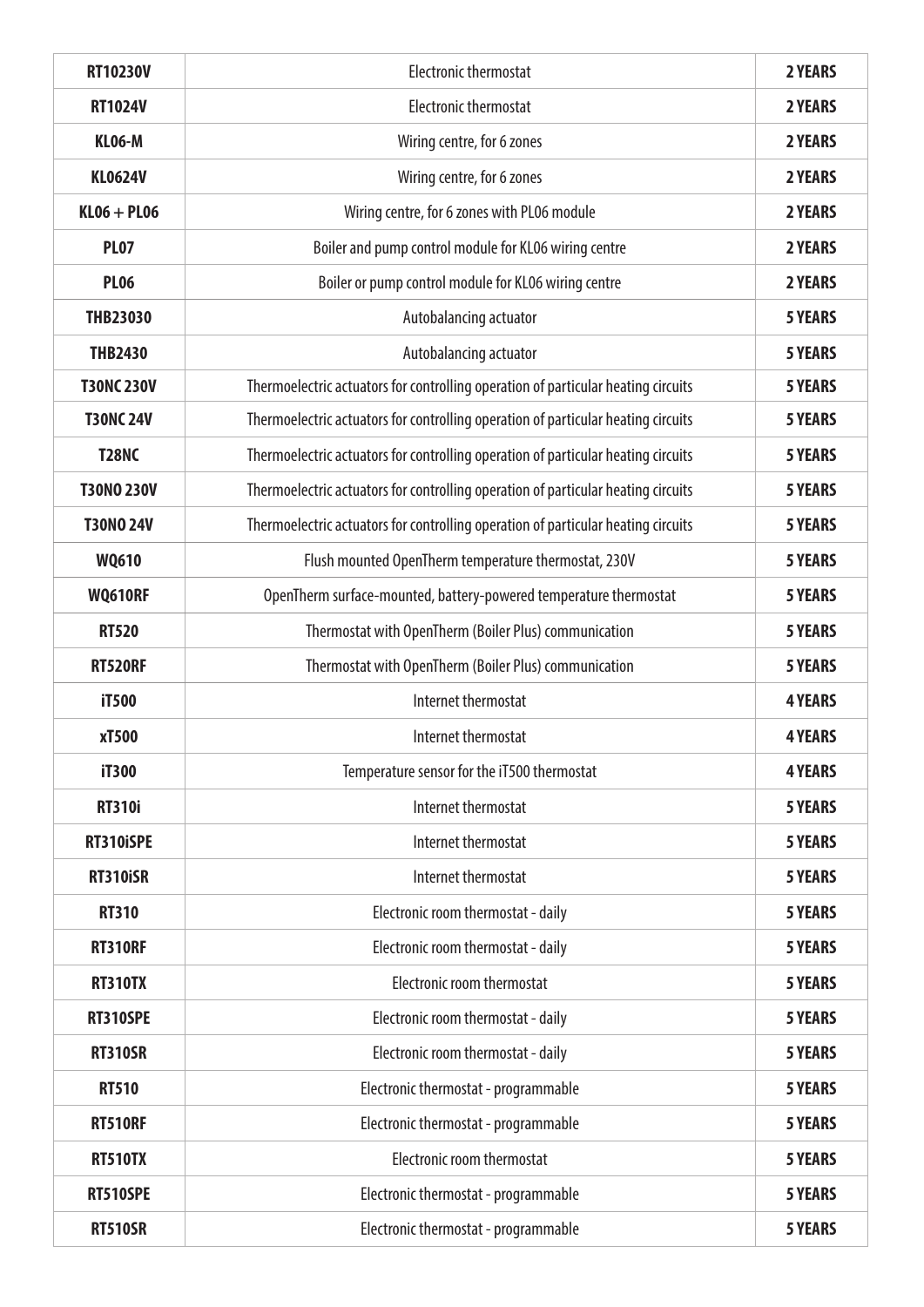| <b>iTG310</b>             | Internet gateway                                 | <b>5 YEARS</b> |
|---------------------------|--------------------------------------------------|----------------|
| <b>SPE868</b>             | <b>Smart Plug</b>                                | <b>5 YEARS</b> |
| <b>SR868</b>              | <b>Additional receiver</b>                       | <b>5 YEARS</b> |
| <b>RXRT510</b>            | <b>Additional receiver</b>                       | <b>5 YEARS</b> |
| <b>RXRT505</b>            | <b>Additional receiver</b>                       | <b>4 YEARS</b> |
| 091FLv2                   | <b>Electronic thermostat</b>                     | <b>5 YEARS</b> |
| 091FLRFv2                 | <b>Electronic thermostat</b>                     | <b>5 YEARS</b> |
| T105                      | <b>Electronic thermostat</b>                     | 2 YEARS        |
| <b>T105RF</b>             | <b>Electronic thermostat</b>                     | 2 YEARS        |
| <b>ERT20RF</b>            | <b>Electronic thermostat</b>                     | 2 YEARS        |
| <b>RT100</b>              | <b>Mechanical thermostat</b>                     | 2 YEARS        |
| <b>RT200</b>              | <b>Electronic room thermostat</b>                | 2 YEARS        |
| <b>EP110</b>              | Single channel programmer                        | <b>2 YEARS</b> |
| <b>EP210</b>              | Double channel programmer                        | 2 YEARS        |
| <b>EP310</b>              | Triple channel programmer                        | 2 YEARS        |
| <b>MULTI-MIX</b>          | Weather controller of integrated heating systems | 2 YEARS        |
| <b>MULTI-MIX MODULE B</b> | <b>Extension module</b>                          | 2 YEARS        |
| <b>MULTI-MIX MODULE C</b> | <b>Extension module</b>                          | 2 YEARS        |
| <b>WT100</b>              | Weather thermostat                               | 2 YEARS        |
| <b>PCSOL 201</b>          | Solar circuits controller                        | 2 YEARS        |
| <b>AT10</b>               | Pipe / Cylinder thermostat                       | 2 YEARS        |
| AT10F                     | Pipe / Cylinder thermostat                       | 2 YEARS        |
| <b>PC11</b>               | Pump controller for CH system                    | 2 YEARS        |
| <b>PC11W</b>              | Pump controller for CH or DHW system             | 2 YEARS        |
| PC11HW                    | Pump controller for CH and DHW system            | 2 YEARS        |
| PC12HW                    | Pump controller for CH and DHW system            | 2 YEARS        |
| <b>PMV21</b>              | Two-way valve, shut-off (zone)                   | 2 YEARS        |
| <b>PMV24</b>              | Two-way valve, shut-off (zone)                   | 2 YEARS        |
| <b>PMV31</b>              | Three-way valve, diverter (zone)                 | 2 YEARS        |
| <b>PMV34</b>              | Three-way valve, diverter (zone)                 | 2 YEARS        |
| <b>MD22A</b>              | MAG-Defender. Full flow magnetic filter          | <b>5 YEARS</b> |
| MD34AW0                   | MAG-Defender. Full flow magnetic filter          | <b>5 YEARS</b> |
| LX1                       | Inhibitor                                        |                |
| LX <sub>2</sub>           | Sludge remover                                   |                |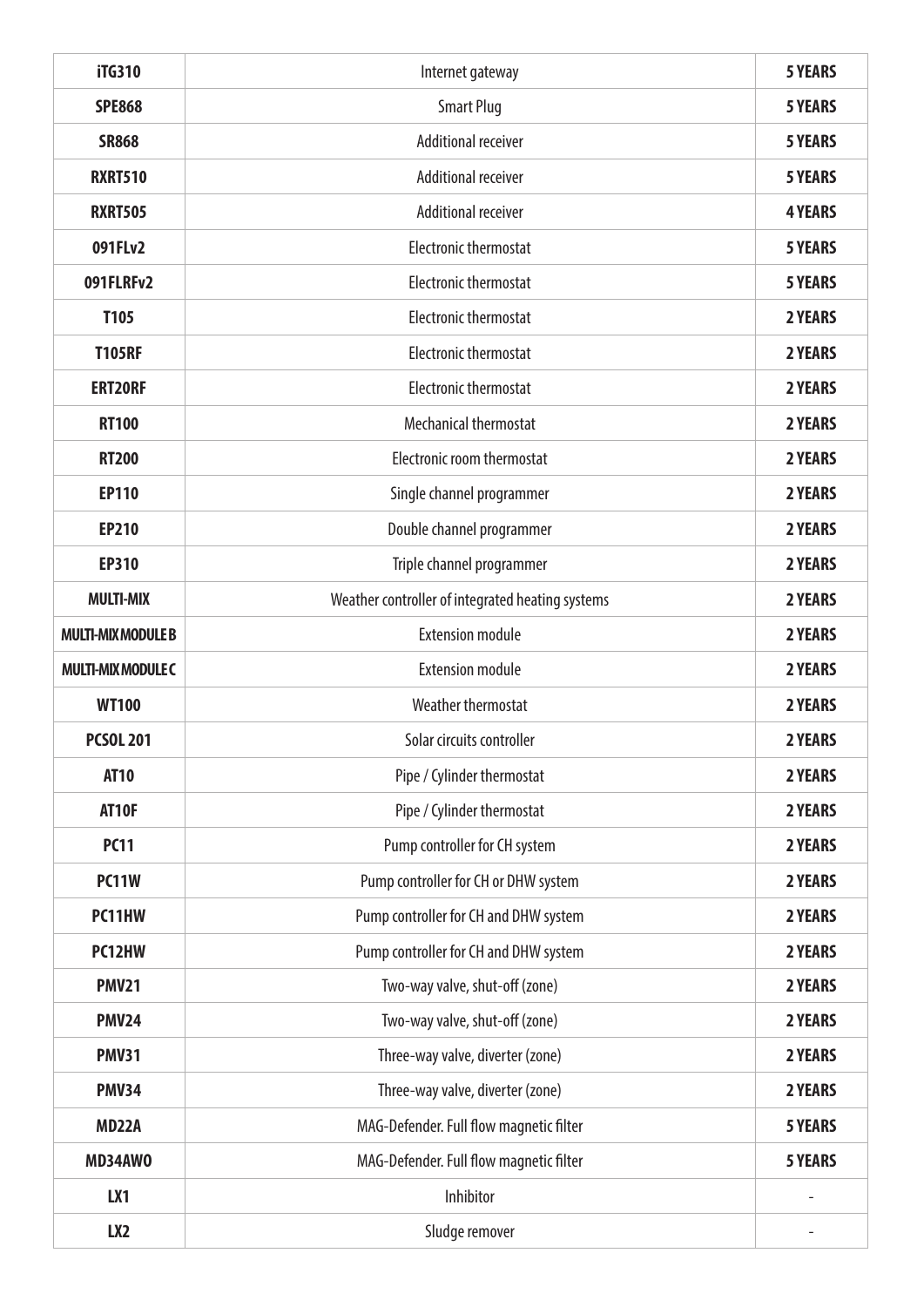| LX3                     | Cleaner                            |                |
|-------------------------|------------------------------------|----------------|
| <b>RM-16A</b>           | 16 A relay module                  | 2 YEARS        |
| <b>FS300</b>            | Temperature sensor                 |                |
| <b>CT10-X3M</b>         | Heating circuit temperature sensor | $\overline{a}$ |
| <b>CT6-PT1000</b>       | Container temperature sensor       |                |
| <b>CT6W-PT1000</b>      | Collector temperature sensor       |                |
| <b>RR868</b>            | Mains switch                       | <b>5 YEARS</b> |
| <b>KL10RF</b>           | Wiring centre, for 8 zones $+$ DWH | <b>5 YEARS</b> |
| <b>VS10W</b>            | Digital thermostat (ComBus)        | <b>5 YEARS</b> |
| <b>VS10B</b>            | Digital thermostat (ComBus)        | <b>5 YEARS</b> |
| <b>VS05</b>             | Electronic thermostat (ComBus)     | <b>5 YEARS</b> |
| <b>KL10</b>             | Wiring centre (ComBus) + DWH       | <b>5 YEARS</b> |
| <b>ERT50VF</b>          | Digital thermostat                 | <b>4 YEARS</b> |
| 091FL                   | <b>Electronic thermostat</b>       | <b>4 YEARS</b> |
| 091FLRF                 | <b>Electronic thermostat</b>       | <b>4 YEARS</b> |
| TH <sub>3</sub>         | <b>Electronic thermostat</b>       | 2 YEARS        |
| <b>RT500</b>            | <b>Electronic thermostat</b>       | 2 YEARS        |
| <b>RT500RF</b>          | <b>Electronic thermostat</b>       | 2 YEARS        |
| <b>PCSOL150</b>         | Solar circuits controller          | 2 YEARS        |
| PCSOL200 BASIC          | Solar circuits controller          | 2 YEARS        |
| <b>PCSOL200 CLASSIC</b> | Solar circuits controller          | 2 YEARS        |

**1.2.** QL Controls provides a warranty for products supplied in accordance with the table above, but no longer than the period shown in the table above plus 12 months from the date of sale of the product from QL Controls to the Distributor.

**2.** Conditions which Warranty contains.

**2.1.** Warranty and post-warranty service will be carried out by the Distributor's service staff. Under the warranty services the Distributor is obliged to check any complaints of the Clients. This warranty covers hidden manufacturing defects, revealed during the warranty period.

**2.2.** This warranty will not apply if any defect or damage is a result of:

• incorrect installation that is not in compliance with the manual;

• usage and maintenance, which is not in accordance with product instruction and against its destination;

• inadequate servicing (application of chemicals, caustic or abrasive substances for case, display and buttons maintenance);

• unauthorized service interference (repair, alteration or modification carried out without the written permission of the Guarantor);

• improper handling, storage, an improper services (including not using of recommended maintenance) or random events such as: a fire, a gas leak, flooding, a breakdown of electricity, lighting and power line surges; or if damage occurs:

• during delivery;

• as a consequence of natural product use.

**2.3.** Guarantee rights are entitled only to the Client, who is able to submit the proof of purchase. Otherwise the claim shall be null and void. **2.4.** This guarantee shall not exclude, limit or suspend the Customer rights when the provided product is inconsistent with the purchase agreement.